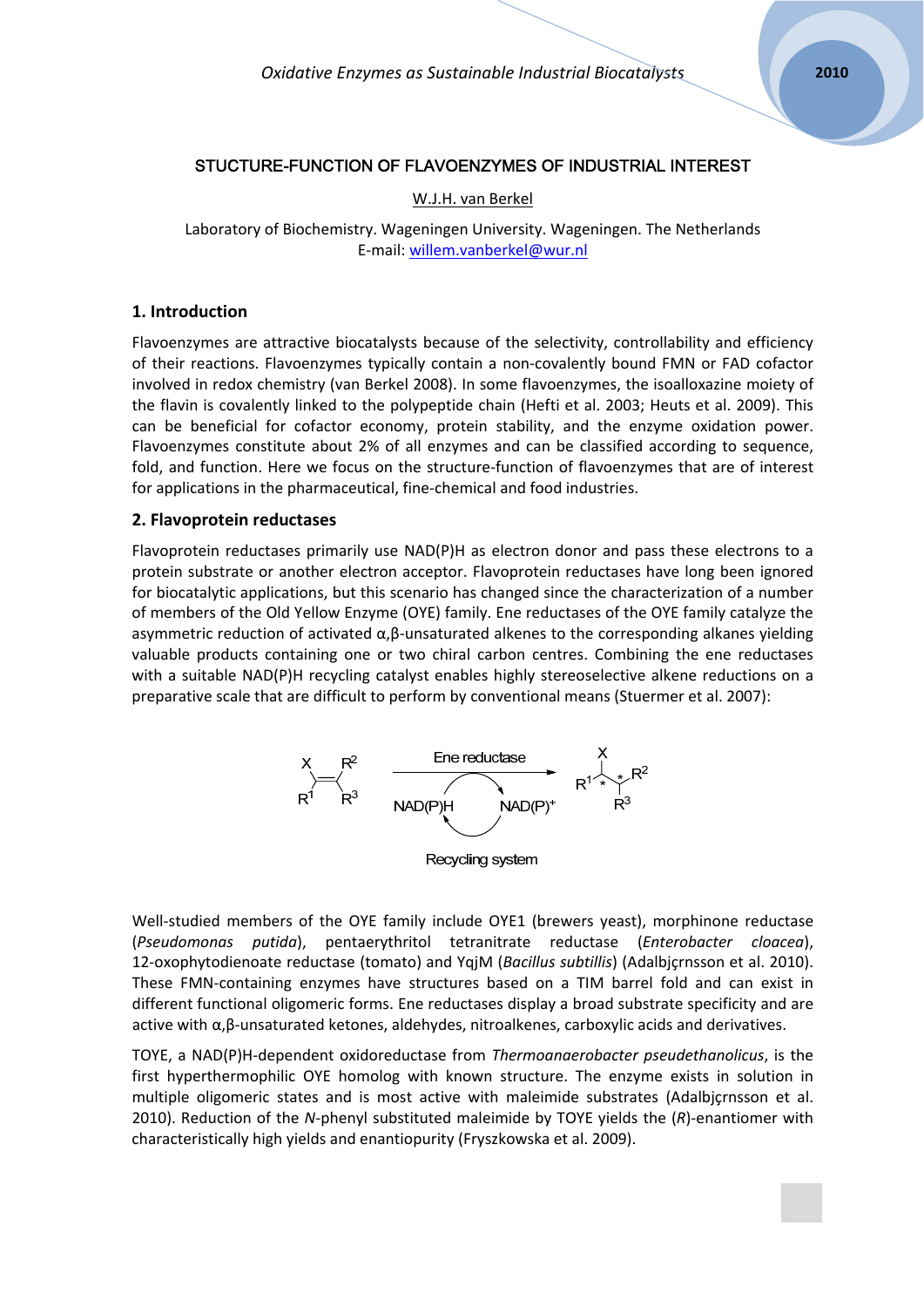# **3. Flavoprotein oxidases**

Flavoprotein oxidases catalyze the conversion of a substrate single bond to a double bond. The reduced flavin generated during this reaction is reoxidized by molecular oxygen to form hydrogen peroxide. Flavoprotein oxidases can have different folds and topologies (Fraaije and Mattevi 2000) and are active with many different substrates, including (amino) acids, mono‐ and polyamines, nitroalkanes, aliphatic and aromatic alcohols, mono‐ and oligosaccharides, thiols and thioesters.

D‐amino acid oxidase (DAAO) is one of the most extensively studied flavoprotein oxidases. The homodimeric enzyme catalyzes the strictly stereospecific oxidative deamination of neutral and hydrophobic D‐amino acids to give α‐keto acids and ammonia. Mammalian and yeast DAAO share the same catalytic mechanism, but differ in kinetic mechanism, catalytic efficiency, substrate specificity, protein stability and mode of subunit interaction (Pollegioni et al. 2007). DAAO is well suited for chiral organic synthesis including the deracemization of unnatural amino acids (Fotheringham et al. 2006):



The above depicted chemoenzymatic procedure results in the production of chiral amines that are important for pharmaceutical development and a number of other applications. Other flavoprotein oxidases such as L‐amino acid oxidase and monoamine oxidase can also be used for the deracemization process while laboratory evolution is applied to broaden the scope of substrates thar are not favoured for the native enzymes.

Vanillyl‐alcohol oxidase (VAO; Figure 1) is the prototype of a multifunctional family of flavoenzymes that favors the covalent binding of FAD (Leferink et al. 2008). VAO catalyzes the oxidation, demethylation, deamination, or hydroxylation of phenolic substrates via the formation of a quinone‐methide product intermediate. By doing so, the enzyme produces different flavors and fragrances, including vanillin and 4-hydroxycinnamyl alcohol. Studies with site-directed mutants demonstrated that the enantioselectivity of VAO can be inversed by transferring the catalytic base involved in water attack of the intermediate quinone methide product to the other site of the substrate‐binding pocket (van den Heuvel et al. 2000). Furthermore, by using a directed evolution approach, it was possible to turn the suicide inhibitor creosol into a readily processed substrate (van den Heuvel 2004).

Aryl-alcohol oxidase (AAO) is a fungal enzyme that belongs to the GMC (glucose-methanol-choline oxidase) family of flavoenzymes. AAO catalyzes the dehydrogenation of various primary polyunsaturated alcohols, yielding the corresponding aldehydes. The crystal structure of AAO was recently solved (Fernandez et al. 2009). Two conserved histidines play a role in alcohol activation. Three aromatic side chains are proposed to form an aromatic gate that may regulate the access of the enzyme substrates to the active site.

Members of the GMC family bind the FAD cofactor through a specific structure known as the Rossmann fold. This domain is often found in combination with other domains of different folding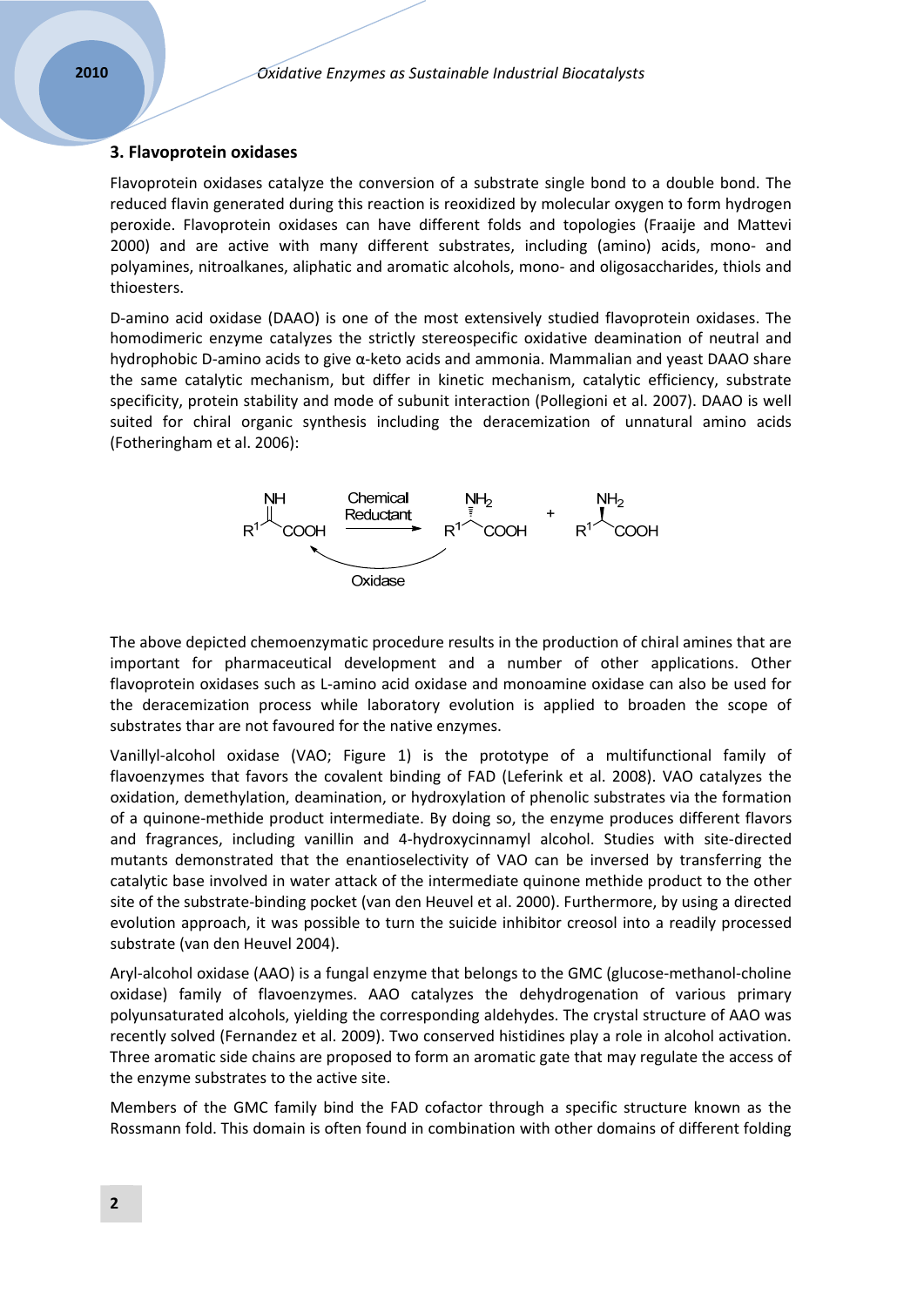# *Oxidative Enzymes as Sustainable Industrial Biocatalysts* **2010**

types. For example, flavoprotein disulfide reductases have two domains of the Rossmann‐fold type, one FAD‐binding domain that is interrupted by an NAD(P)‐binding domain (Argyrou and Blanchard 2004). Kallberg and Persson developed a tool to identify Rossmann folds and predict their coenzyme specificity (NAD, NADP or FAD) using only the amino acid sequence as input [\(http://www.ifm.liu.se/bioinfo\)](http://www.ifm.liu.se/bioinfo). The method was applied on a set of 68 genomes, giving a prediction sensitivity of 79% and selectivity close to 100% (Karllberg and Persson 2006).

Several industrial relevant FAD‐dependent carbohydrate oxidases have recently become available (van Hellemond et al. 2006). Pyranose oxidase converts (hemi)cellulose‐derived aldopyranoses at C2 to the corresponding ketoaldoses. Lactose oxidase, hexose oxidase, glucooligosaccharide oxidase and chitooligosaccharide oxidase (ChitO) are VAO family members with a bi‐covalent flavin cofactor. Lactose oxidase catalyzes the production of lactobionic acid, which can be used as a food additive and in a range of other applications. ChitO catalyzes the regioselective oxidation of N‐acetylated oligosaccharides. Besides tuning the redox properties, the bi‐covalent binding of the FAD cofactor in ChitO is essential for a catalytically competent conformation of the active site (Heuts et al. 2008).



**Figure 1.** Crystal structure of VAO (pdb code 1VAO). The covalently bound FAD cofactor is depicted in yellow, the substrate binding domain in red and the FAD binding domain in green.

Alditol oxidase displays a high reactivity towards xylitol and sorbitol. As with VAO, substrate binding occurs through a lock‐and‐key mechanism. Protein structural analysis and molecular dynamics simulations revealed possible pathways for diffusion of molecular oxygen and a small cavity on the re-side of the flavin that host oxygen during FAD reoxidation (Baron et al. 2009). Creating space for oxygen to access this cavity in galactonolactone dehydrogenase turned this vitamin C producing flavoenzyme into a competent oxidase (Leferink et al. 2009).

Sulfhydryl oxidases (SOX) participate in the net generation of disulfide bonds during oxidative protein folding. SOX enzymes contain a redox-active disulfide (CXXC) that communicates with the non-covalently bound FAD cofactor. SOX enzymes might be applied for the cross-linking of proteins or peptides in food product preparations (Joosten and van Berkel 2007). QSOX, isolated from chicken egg white, introduces disulfide bridges directly into a wide range of unfolded proteins and peptides. *Trypanosoma brucei* QSOX lacks an entire domain, but shows catalytic activity and substrate specificity similar to the avian QSOX (Kodali and Thorpe 2010).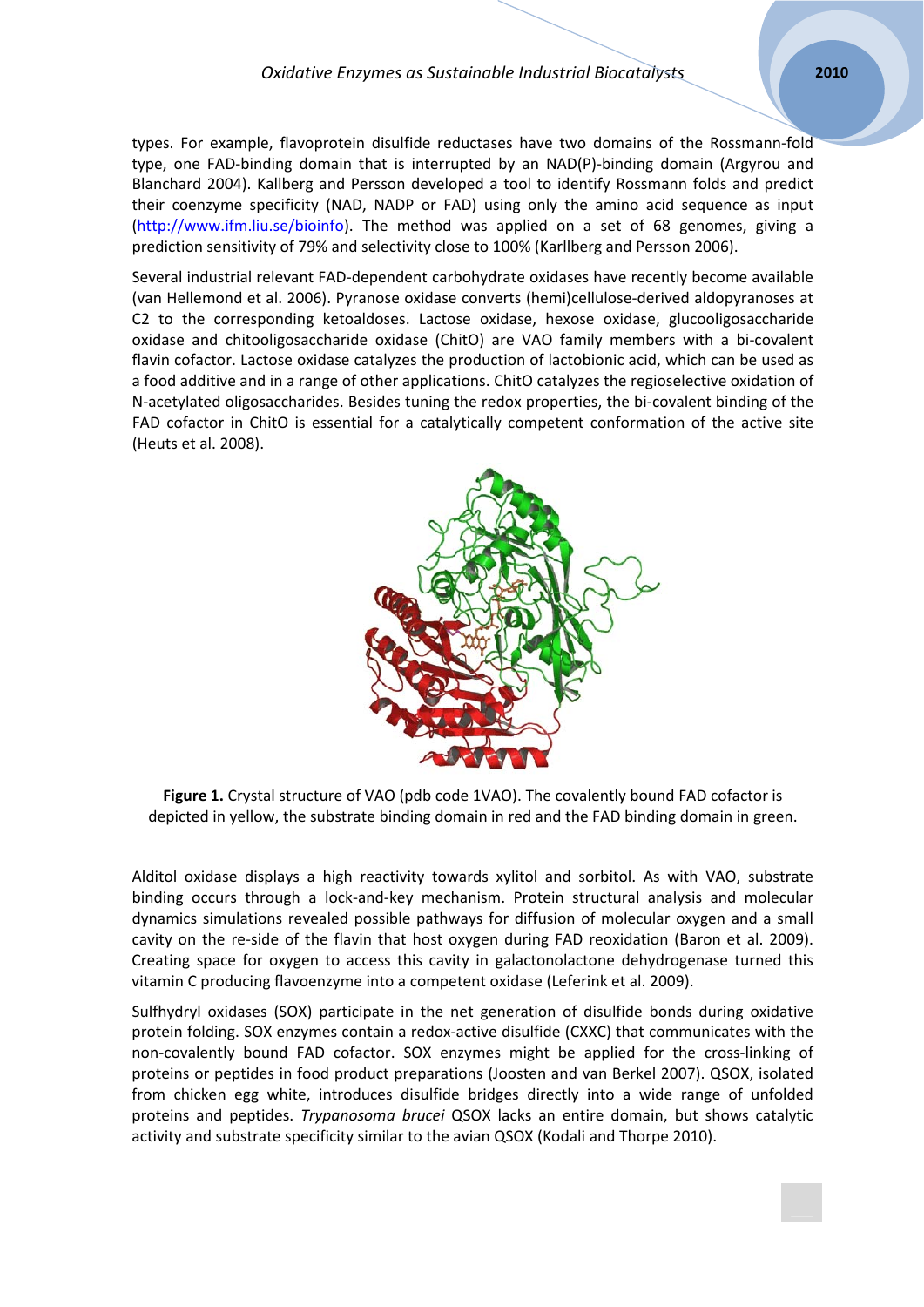### **4. Flavoprotein monooxygenases**

Flavoprotein monooxygenases catalyze the insertion of a single atom of molecular oxygen into the substrate, while the other oxygen atom is reduced to water. Activation of molecular oxygen in these enzymes is achieved by the generation of a flavin(hydro)peroxide. Based on fold and function, flavoprotein monooxygenases can be divided into six subfamilies (van Berkel et al. 2006). Single‐component flavoprotein hydroxylases (class A) typically react with aromatic substrates. They are very regioselective and display a subtle mechanism of substrate, coenzyme and oxygen recognition (Joosten and van Berkel 2007).

Single‐component Baeyer‐Villiger monooxygenases (BVMOs) belong to class B. They contain two Rossmann fold domains and keep the coenzyme bound during catalysis. BVMOs convert ketones (or aldehydes) into esters or lactones and are widely used for the preparation of enantiopure compounds (Rehdorf et al. 2010). Several new (thermostable) BVMOs have been described (Torres Pazmino et al. 2010) and the stereopreference and substrate acceptance of selected BVMOs have been improved by directed evolution (Reetz and Wu 2009; Wu et al. 2010). Recently, a new generation of self‐sufficient BVMOs was reported (Torres Pazmino et al. 2009). In these systems the BVMO is fused to a thermostable phosphite dehydrogenase for cofactor regeneration.

Two-component flavoprotein monooxygenases (class C-F) are composed of a NAD(P)H-dependent flavin reductase and a flavin‐specific monooxygenase. Class C flavoprotein monooxygenases display a TIM‐barrel fold, while Class D flavoprotein hydroxylases have an acyl‐CoA dehydrogenase fold (Joosten and van Berkel 2007). Class E flavoprotein monooxygenases are relatively rare. These enzymes oxidize styrene derivatives to the corresponding epoxides and provide a highly enantioselective alternative to chemical epoxidation catalysts (Schmid et al. 2001). The monooxygenase component of the styrene converting system has many structural properties in common with class A aromatic hydroxylases (Ukaegbu et al. 2010). Recently, the first self-sufficient single-component styrene monooxygenase/reductase system was discovered in a *Rhodococcus opacus* strain (Tischler et al. 2009). This system is highly enantioselective but less efficient in substrate oxygenation.

Class F flavoprotein monooxygenases catalyze the regioselective chlorination and bromination of activated organic molecules. These enzymes are of interest for the production of antibiotics, antitumor agents and other natural products. The 3D structure of tryptophan 7‐halogenase suggests a catalytic mechanism involving the formation of hypohalous acid, which is guided to the substrate binding site for the regioselective halogenation of the tryptophan (Dong et al. 2005). More recent work suggests that the chloride addition reaction requires the critical involvement of a Lys and Glu residue (Flecks et al. 2008) and provides interesting information about the structural determinants for regioselectivity control (Zu et al.2009).

## **5. References**

- Argyrou A, Blanchard JS (2004) Flavoprotein disulfide reductases: advances in chemistry and function. *Progr Nucl Acid ResMol Biol*, 78:89‐142.
- Baron R, Riley C, Chenprakhon P, Thotsaporn K, Winter RT, Alfieri A, Forneris F, van Berkel WJH, Chaiyen P, Fraaije MW, Mattevi A, McCammon JA (2009) Multiple pathways guide oxygen diffusion into flavoenzyme active sites. *Proc Natl Acad Sci USA*, 106:10603‐10608.
- Dong C, Flecks S, Unversucht S, Haupt C, van Pee KH, Naismith JH, Kotzsch A, Dorward M (2005) Tryptophan 7‐halogenase (PrnA) structure suggests a mechanism for regioselective chlorination. *Science*, 309:2216‐2219.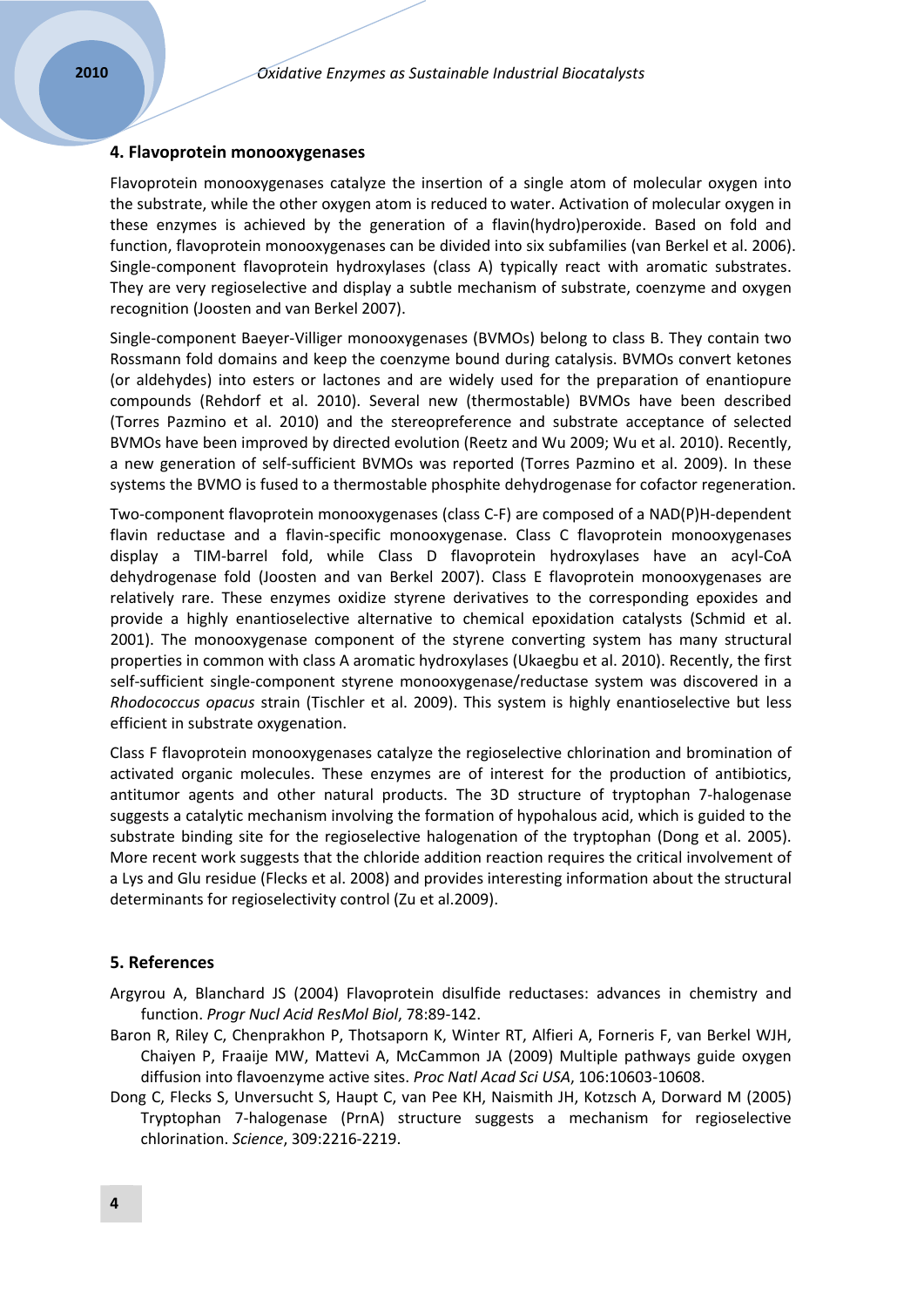- Fernández IS, Ruíz‐Dueñas FJ, Santillana E, Ferreira P, Martínez MJ, Martínez AT, Romero A (2009) Novel structural features in the GMC family of oxidoreductases revealed by the crystal structure of fungal aryl‐alcohol oxidase. *Acta Crystallogr D Biol Crystallogr*, 65:1196‐205.
- Flecks S, Patallo EP, Zhu X, Ernyei AJ, Seifert G, Schneider A, Dong C, Naismith JH, van Pee K‐H (2008) New insights into the mechanism of enzymatic chlorination of tryptophan. *Angew Chem Int Ed*, 47:9533 –9536.
- Forneris F, Heuts DP, Delvecchio M, Rovida S, Fraaije MW, Mattevi A (2008) Structural analysis of the catalytic mechanism and stereoselectivity in *Streptomyces coelicolor* alditol oxidase. *Biochemistry*, 47:978‐85.
- Fotheringham I, Archer I, Carr R, Speight R, Turner NJ (2006) Preparative deracemization of unnatural amino acids. *Biochem Soc Trans*, 34:287‐290.
- Fraaije MW, Mattevi A (2000) Flavoenzymes: diverse catalysts with recurrent features. *Trends Biochem Sci*, 25:126‐32.
- Fryszkowska A, Toogood HS, Sakuma M, Gardiner JM, Stephens GM, Scrutton NS (2009) Asymmetric reduction of activated alkenes by pentaerythritol tetranitrate reductase: specificity and control of stereochemical outcome by reaction optimisation. *Adv Synth Catal*, 351:2976‐2990.
- Hefti MH, Vervoort J, van Berkel WJH (2003) Deflavination and reconstitution of flavoproteins. *Eur J Biochem,* 270:4227–4242.
- Heuts DP, Winter RT, Damsma GE, Janssen DB, Fraaije MW. (2008) The role of double covalent flavin binding in chito‐oligosaccharide oxidase from *Fusarium graminearum*. *Biochem J*, 413:175‐83.
- Heuts DP, Scrutton NS, McIntire WS, Fraaije MW (2009) What's in a covalent bond? *FEBS J*, 276:3405‐3427.
- Joosten V, van Berkel WJH (2007) Flavoenzymes. *Curr Opin Chem Biol*, 11:195‐202.
- Karllberg Y and Persson B (2006) Prediction of coenzyme specificity in dehydrogenases⁄reductases. *FEBS J*, 273:1177–1184.
- Kodali VK, Thorpe C (2010) Quiescin sulfhydryl oxidase from *Trypanosoma brucei*: catalytic activity and mechanism of a QSOX family member with a single thioredoxin domain. *Biochemistry*, 49:2075‐85.
- Leferink NGH, Heuts DPHM, Fraaije MW, van Berkel WJH (2008) The growing VAO flavoprotein family. *Arch Biochem Biophys*, 474:292‐301.
- Leferink NGH, Fraaije MW, Joosten HJ, Schaap PJ, Mattevi A, van Berkel WJH (2009) Identification of a gatekeeper residue that prevents dehydrogenases from acting as oxidases. *J Biol Chem*, 284:4392‐4397.
- Pollegioni L, Piubelli L, Sacchi S, Pilone MS, Molla G (2007) Physiological functions of D‐amino acid oxidases: from yeast to humans. *Cell Mol Life Sci*, 64:1373–1394.
- Reetz MT, Wu S (2009) Laboratory evolution of robust and enantioselective Baeyer‐Villiger monooxygenases for asymmetric catalysis. *J Am Chem Soc*, 131:15424‐32.
- Rehdorf J, Marko D. Mihovilovic MD, Bornscheuer UT (2010) Exploiting the regioselectivity of Baeyer–Villiger monooxygenases for the formation of  $\beta$ -amino acids and  $\beta$ -amino alcohols. *Angew Chem Int Ed*, 49:4506 –4508.
- Schmid A, Hofstetter K, Feiten H‐J, Hollmann F, Witholt B (2001) Integrated biocatalytic synthesis on gram scale: the highly enantioselective preparation of chiral oxiranes with styrene monooxygenase. *Adv Synth Catal*, 343:732‐737.
- Stuermer R, Hauer B, Hall M, Faber K (2007) Asymmetric bioreduction of activated C=C bonds using enoate reductases from the old yellow enzyme family. *Curr Opin Chem Biol*, 11:203– 213.